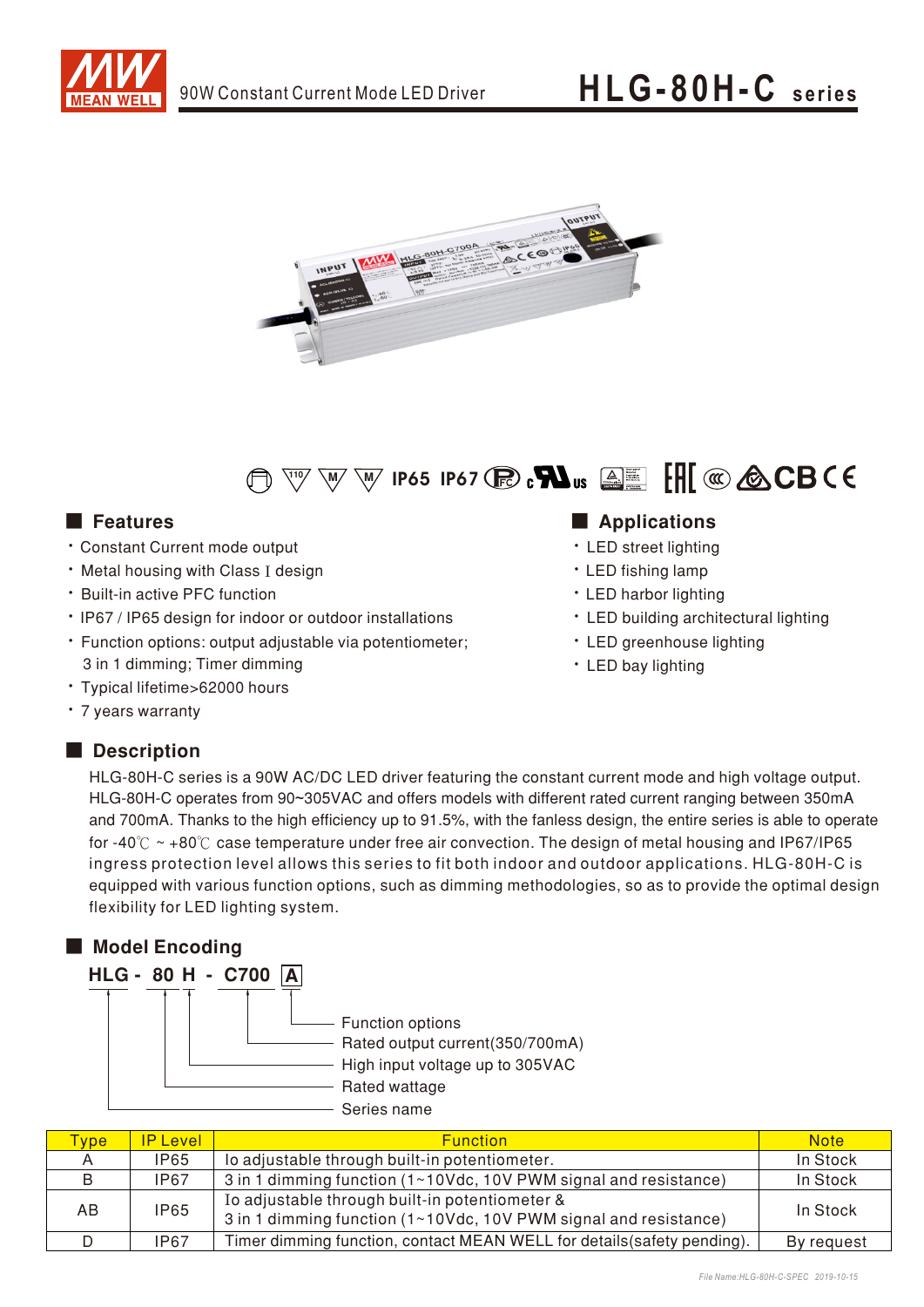

## **SPECIFICATION**

| <b>MODEL</b>                      |                                                                                                                                                                                                                                                                                   | HLG-80H-C350                                                                                                                                                                                                                                              | <b>HLG-80H-C700</b>                           |  |  |
|-----------------------------------|-----------------------------------------------------------------------------------------------------------------------------------------------------------------------------------------------------------------------------------------------------------------------------------|-----------------------------------------------------------------------------------------------------------------------------------------------------------------------------------------------------------------------------------------------------------|-----------------------------------------------|--|--|
|                                   | <b>RATED CURRENT</b>                                                                                                                                                                                                                                                              | 350mA                                                                                                                                                                                                                                                     | 700mA                                         |  |  |
| <b>OUTPUT</b>                     | <b>RATED POWER</b>                                                                                                                                                                                                                                                                | 89.95W                                                                                                                                                                                                                                                    | 90.3W                                         |  |  |
|                                   | <b>CONSTANT CURRENT REGION Note.2</b> $A-Type: 128V \sim 257V$                                                                                                                                                                                                                    | $B-Type: 167V \sim 257V$                                                                                                                                                                                                                                  | A-Type: $64V \sim 129V$<br>B-Type: 84V ~ 129V |  |  |
|                                   |                                                                                                                                                                                                                                                                                   | Adjustable for A/AB-Type only (via built-in potentiometer)                                                                                                                                                                                                |                                               |  |  |
|                                   | <b>CURRENT ADJ. RANGE</b>                                                                                                                                                                                                                                                         | $210 - 350mA$                                                                                                                                                                                                                                             | 420~700mA                                     |  |  |
|                                   | <b>CURRENT RIPPLE</b>                                                                                                                                                                                                                                                             | 8.0% max. @rated current                                                                                                                                                                                                                                  |                                               |  |  |
|                                   | <b>CURRENT TOLERANCE</b>                                                                                                                                                                                                                                                          | ±5%                                                                                                                                                                                                                                                       |                                               |  |  |
|                                   | <b>SET UP TIME</b>                                                                                                                                                                                                                                                                | Note.4   500ms/115VAC, 230VAC                                                                                                                                                                                                                             |                                               |  |  |
|                                   |                                                                                                                                                                                                                                                                                   | $90 \sim 305$ VAC<br>$127 - 431VDC$                                                                                                                                                                                                                       |                                               |  |  |
|                                   | <b>VOLTAGE RANGE</b><br>Note.3                                                                                                                                                                                                                                                    | (Please refer to "STATIC CHARACTERISTIC" section)                                                                                                                                                                                                         |                                               |  |  |
|                                   | <b>FREQUENCY RANGE</b>                                                                                                                                                                                                                                                            | $47 \sim 63$ Hz                                                                                                                                                                                                                                           |                                               |  |  |
|                                   | <b>POWER FACTOR (Typ.)</b>                                                                                                                                                                                                                                                        | PF ≥ 0.98/115VAC, PF ≥ 0.96/230VAC, PF ≥ 0.94/277VAC @full load                                                                                                                                                                                           |                                               |  |  |
|                                   |                                                                                                                                                                                                                                                                                   | (Please refer to "POWER FACTOR (PF) CHARACTERISTIC" section)                                                                                                                                                                                              |                                               |  |  |
| <b>INPUT</b>                      | TOTAL HARMONIC DISTORTION                                                                                                                                                                                                                                                         | THD<20% (@ load≧60% /115VAC, 230VAC; @ load≧75%/277VAC)<br>(Please refer to "TOTAL HARMONIC DISTORTION (THD)" section)                                                                                                                                    |                                               |  |  |
|                                   | <b>EFFICIENCY (Typ.)</b>                                                                                                                                                                                                                                                          | 91.5%                                                                                                                                                                                                                                                     | 91.5%                                         |  |  |
|                                   | <b>AC CURRENT (Typ.)</b>                                                                                                                                                                                                                                                          | 0.88A / 115VAC<br>0.45A / 230VAC<br>0.38A/277VAC                                                                                                                                                                                                          |                                               |  |  |
|                                   | <b>INRUSH CURRENT(Typ.)</b>                                                                                                                                                                                                                                                       | COLD START 60A(twidth=410µs measured at 50% Ipeak) at 230VAC; Per NEMA 410                                                                                                                                                                                |                                               |  |  |
|                                   | MAX. No. of PSUs on 16A                                                                                                                                                                                                                                                           |                                                                                                                                                                                                                                                           |                                               |  |  |
|                                   | <b>CIRCUIT BREAKER</b>                                                                                                                                                                                                                                                            | 4 units (circuit breaker of type B) / 8 units (circuit breaker of type C) at 230VAC                                                                                                                                                                       |                                               |  |  |
|                                   | <b>LEAKAGE CURRENT</b>                                                                                                                                                                                                                                                            | <0.75mA/277VAC                                                                                                                                                                                                                                            |                                               |  |  |
|                                   | <b>SHORT CIRCUIT</b>                                                                                                                                                                                                                                                              | Hiccup mode, recovers automatically after fault condition is removed                                                                                                                                                                                      |                                               |  |  |
|                                   |                                                                                                                                                                                                                                                                                   | $300 - 340V$                                                                                                                                                                                                                                              | $150 - 170V$                                  |  |  |
|                                   | PROTECTION   OVER VOLTAGE                                                                                                                                                                                                                                                         | Shut down o/p voltage with auto-recovery or re-power on to recovery                                                                                                                                                                                       |                                               |  |  |
|                                   | <b>OVER TEMPERATURE</b>                                                                                                                                                                                                                                                           | Shut down o/p voltage, re-power on to recover                                                                                                                                                                                                             |                                               |  |  |
|                                   | WORKING TEMP.                                                                                                                                                                                                                                                                     | Tcase=-40 ~ +80℃ (Please refer to "OUTPUT LOAD vs TEMPERATURE" section)                                                                                                                                                                                   |                                               |  |  |
|                                   | <b>MAX. CASE TEMP.</b>                                                                                                                                                                                                                                                            | Tcase= $+80^{\circ}$ C                                                                                                                                                                                                                                    |                                               |  |  |
|                                   | <b>WORKING HUMIDITY</b>                                                                                                                                                                                                                                                           | $10 \sim 95\%$ RH non-condensing                                                                                                                                                                                                                          |                                               |  |  |
| <b>ENVIRONMENT</b>                | <b>STORAGE TEMP., HUMIDITY</b>                                                                                                                                                                                                                                                    | $-40 \sim +80^{\circ}$ C, 10 ~ 95% RH                                                                                                                                                                                                                     |                                               |  |  |
|                                   | <b>TEMP, COEFFICIENT</b>                                                                                                                                                                                                                                                          | $\pm$ 0.03%/°C (0 ~ 50°C)                                                                                                                                                                                                                                 |                                               |  |  |
|                                   | <b>VIBRATION</b>                                                                                                                                                                                                                                                                  | 10 ~ 500Hz, 5G 12min./1cycle, period for 72min. each along X, Y, Z axes                                                                                                                                                                                   |                                               |  |  |
|                                   | <b>SAFETY STANDARDS</b> Note.6                                                                                                                                                                                                                                                    | UI8750, CSA C22.2 No. 250.0-08, EN/AS/NZS 61347-1, EN/AS/NZS 61347-2-13 independent, GB19510.1, GB19510.14,<br>EAC TP TC 004, IP65 or IP67 approved                                                                                                       |                                               |  |  |
|                                   | WITHSTAND VOLTAGE                                                                                                                                                                                                                                                                 | I/P-O/P:3.75KVAC I/P-FG:2KVAC O/P-FG:1.5KVAC                                                                                                                                                                                                              |                                               |  |  |
| <b>SAFETY &amp;</b>               | <b>ISOLATION RESISTANCE</b>                                                                                                                                                                                                                                                       | I/P-O/P, I/P-FG, O/P-FG:100M Ohms / 500VDC / 25°C/70% RH                                                                                                                                                                                                  |                                               |  |  |
| <b>EMC</b>                        | <b>EMC EMISSION</b><br>Note.6                                                                                                                                                                                                                                                     | Compliance to EN55015, EN61000-3-2 Class C (@ load $\geq$ 50%); EN61000-3-3, GB17743 and GB17625.1, EAC TP TC 020                                                                                                                                         |                                               |  |  |
|                                   | <b>EMC IMMUNITY</b>                                                                                                                                                                                                                                                               | Compliance to EN61000-4-2,3,4,5,6,8,11, EN61547, heavy industry level (surge immunity Line-Earth 4KV, Line-Line 2KV), EAC TP TC 020                                                                                                                       |                                               |  |  |
|                                   | <b>MTBF</b>                                                                                                                                                                                                                                                                       | Telcordia SR-332 (Bellcore); 309.7K hrs min.<br>861.8K hrs min.                                                                                                                                                                                           | MIL-HDBK-217F $(25^{\circ}C)$                 |  |  |
| <b>OTHERS</b><br><b>DIMENSION</b> |                                                                                                                                                                                                                                                                                   | 195.6*61.5*38.8 mm (L*W*H)                                                                                                                                                                                                                                |                                               |  |  |
|                                   | PACKING                                                                                                                                                                                                                                                                           | 0.84Kg; 16pcs/14.4Kg/0.54CUFT                                                                                                                                                                                                                             |                                               |  |  |
| <b>NOTE</b>                       |                                                                                                                                                                                                                                                                                   | 1. All parameters NOT specially mentioned are measured at 230VAC input, rated current and 25°C of ambient temperature.                                                                                                                                    |                                               |  |  |
|                                   | 2. Please refer to "DRIVING METHODS OF LED MODULE".<br>3. De-rating may be needed under low input voltages. Please refer to "STATIC CHARACTERISTIC" sections for details.                                                                                                         |                                                                                                                                                                                                                                                           |                                               |  |  |
|                                   |                                                                                                                                                                                                                                                                                   | 4. Length of set up time is measured at first cold start. Turning ON/OFF the driver may lead to increase of the set up time.                                                                                                                              |                                               |  |  |
|                                   | 5. The driver is considered as a component that will be operated in combination with final equipment. Since EMC performance will be affected by the                                                                                                                               |                                                                                                                                                                                                                                                           |                                               |  |  |
|                                   | complete installation, the final equipment manufacturers must re-qualify EMC Directive on the complete installation again.<br>6. To fulfill requirements of the latest ErP regulation for lighting fixtures, this LED driver can only be used behind a switch without permanently |                                                                                                                                                                                                                                                           |                                               |  |  |
|                                   | connected to the mains.                                                                                                                                                                                                                                                           |                                                                                                                                                                                                                                                           |                                               |  |  |
|                                   |                                                                                                                                                                                                                                                                                   | 7. This series meets the typical life expectancy of >62,000 hours of operation when Tcase, particularly (tc) point (or TMP, per DLC), is about 70°C or less.                                                                                              |                                               |  |  |
|                                   |                                                                                                                                                                                                                                                                                   | 8. Please refer to the warranty statement on MEAN WELL's website at http://www.meanwell.com.<br>9. The ambient temperature derating of 3.5°C/1000m with fanless models and of 5°C/1000m with fan models for operating altitude higher than 2000m(6500ft). |                                               |  |  |
|                                   |                                                                                                                                                                                                                                                                                   | 10. For any application note and IP water proof function installation caution, please refer our user manual before using.                                                                                                                                 |                                               |  |  |
|                                   |                                                                                                                                                                                                                                                                                   | https://www.meanwell.com/Upload/PDF/LED EN.pdf                                                                                                                                                                                                            |                                               |  |  |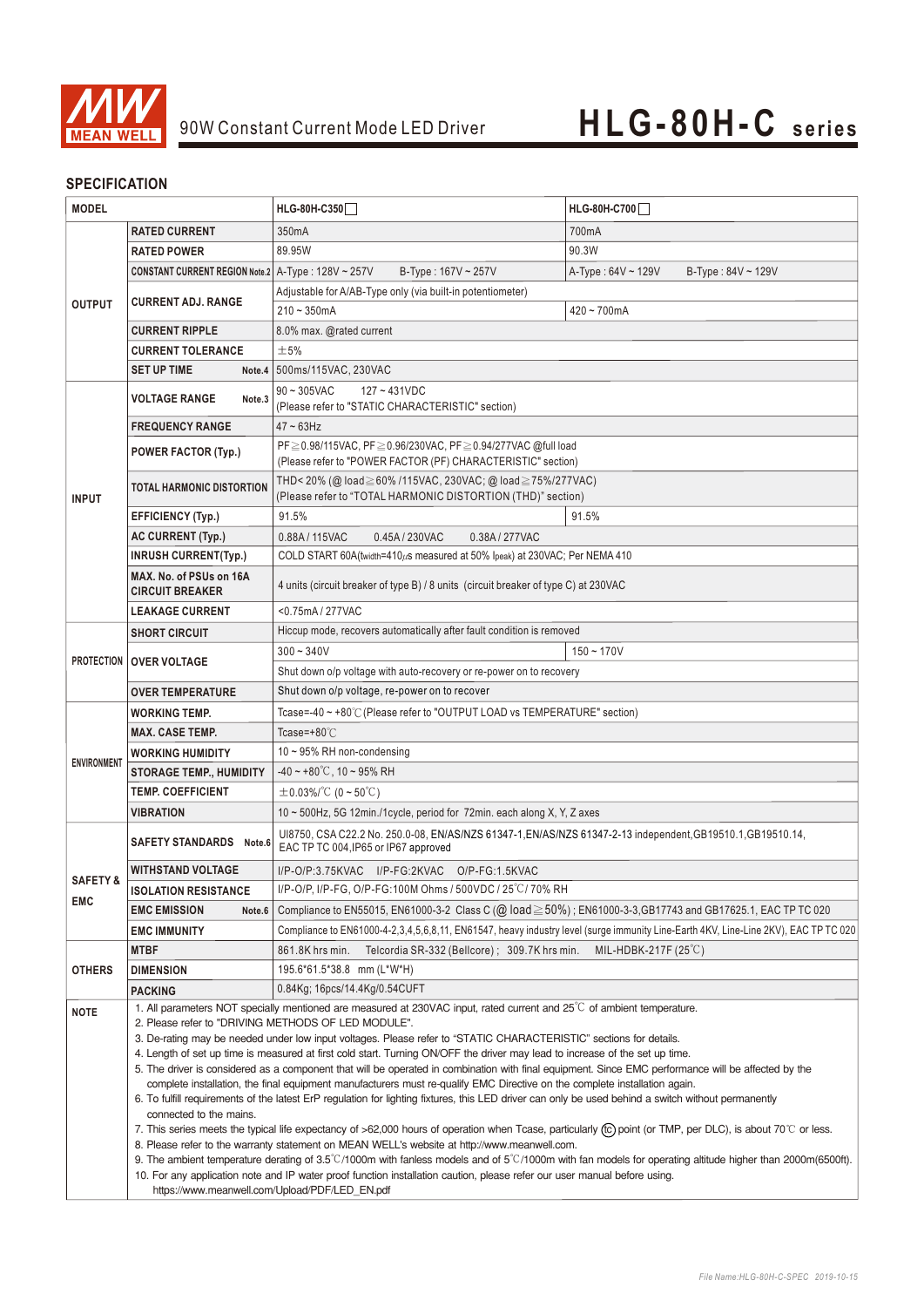



### **DRIVING METHODS OF LED MODULE**

※ This series works in constant current mode to directly drive the LEDs.



Typical output current normalized by rated current (%)

In the constant current region, the highest voltage at the output of the driver depends on the configuration of the end systems.

Should there be any compatibility issues, please contact MEAN WELL.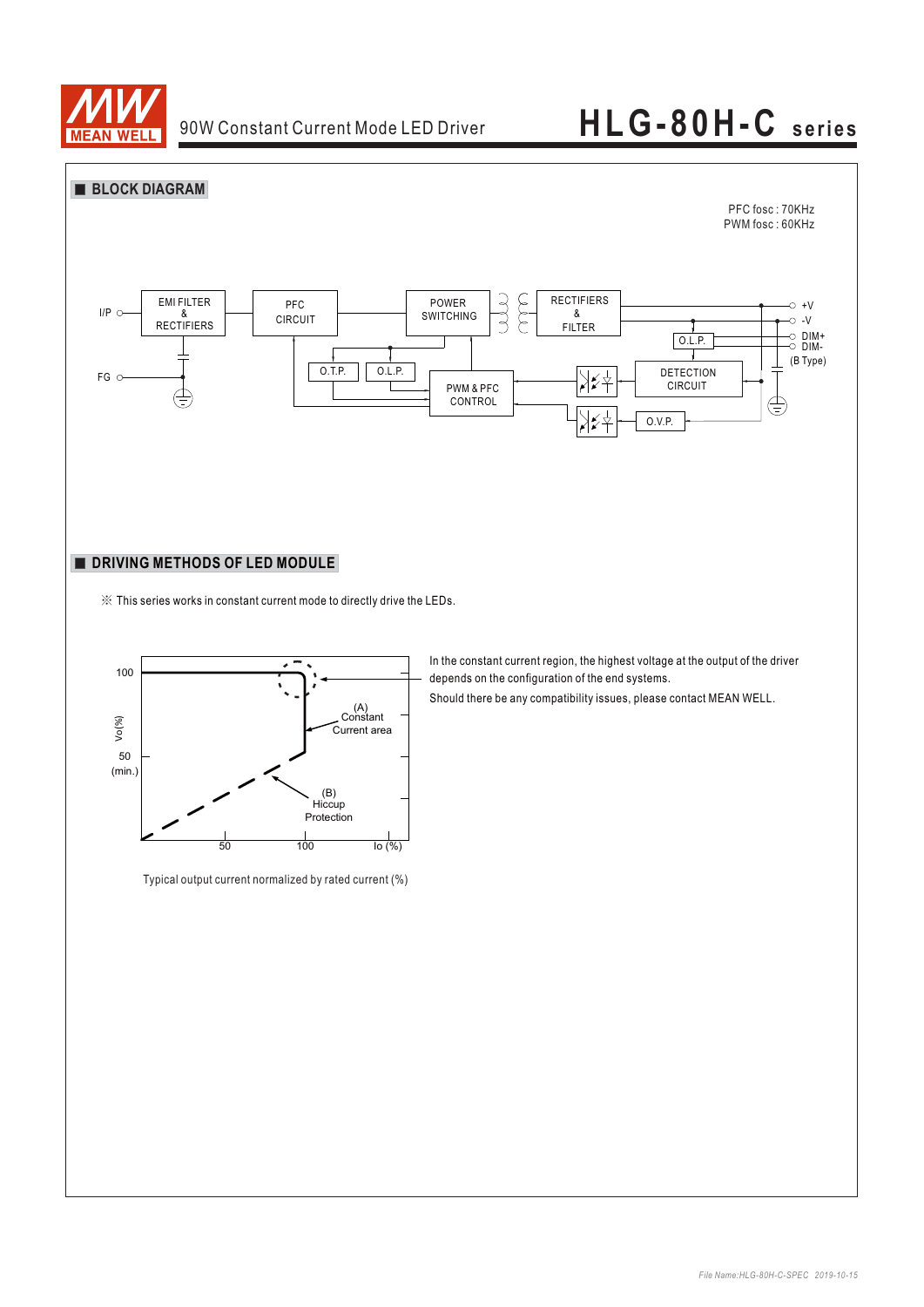

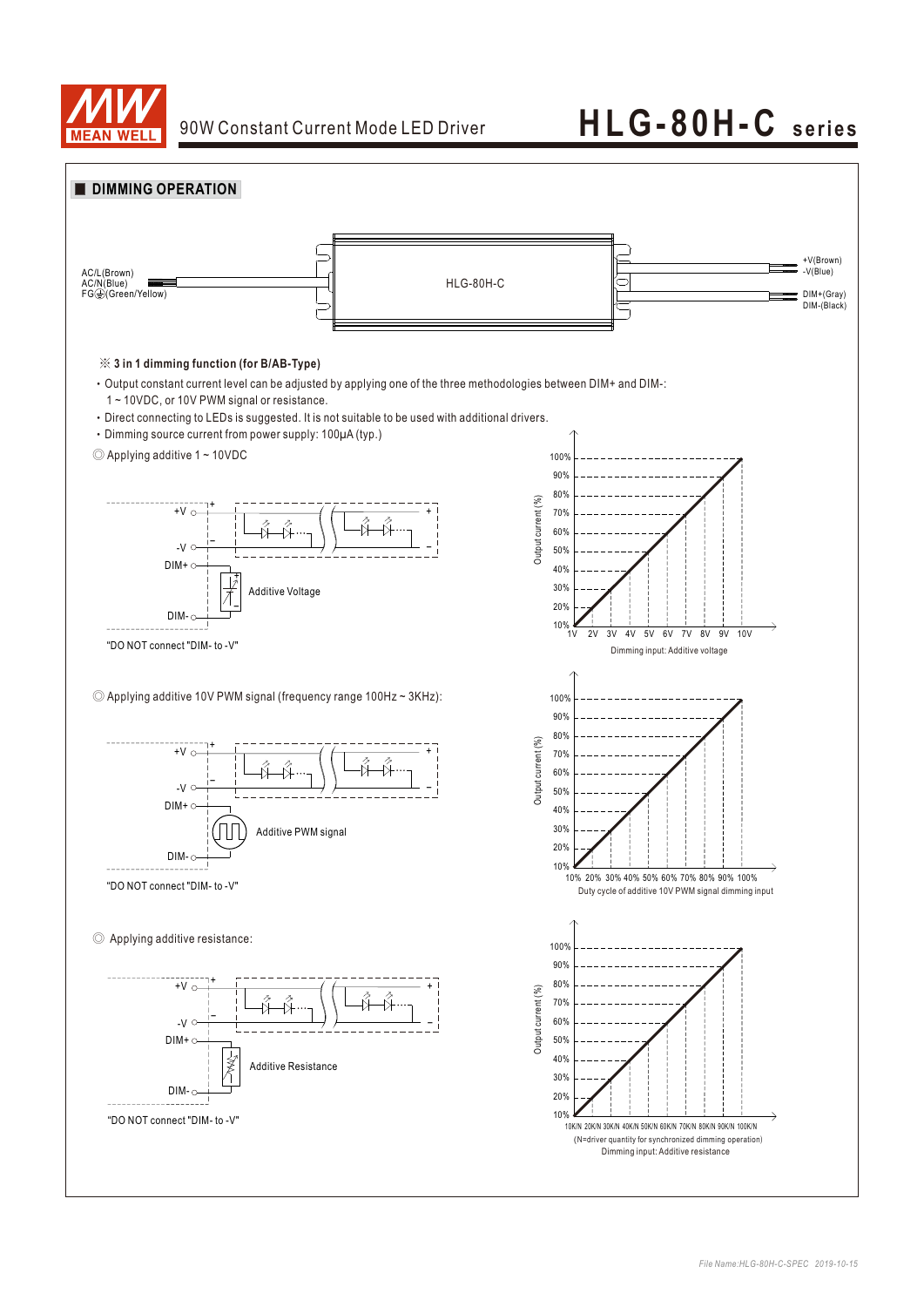

Note: In the case of turning the lighting fixture down to 0% brightness, please refer to the configuration as follow, or please contact MEAN WELL for other options.



Using a switch and relay can turn ON/OFF the lighting fixture.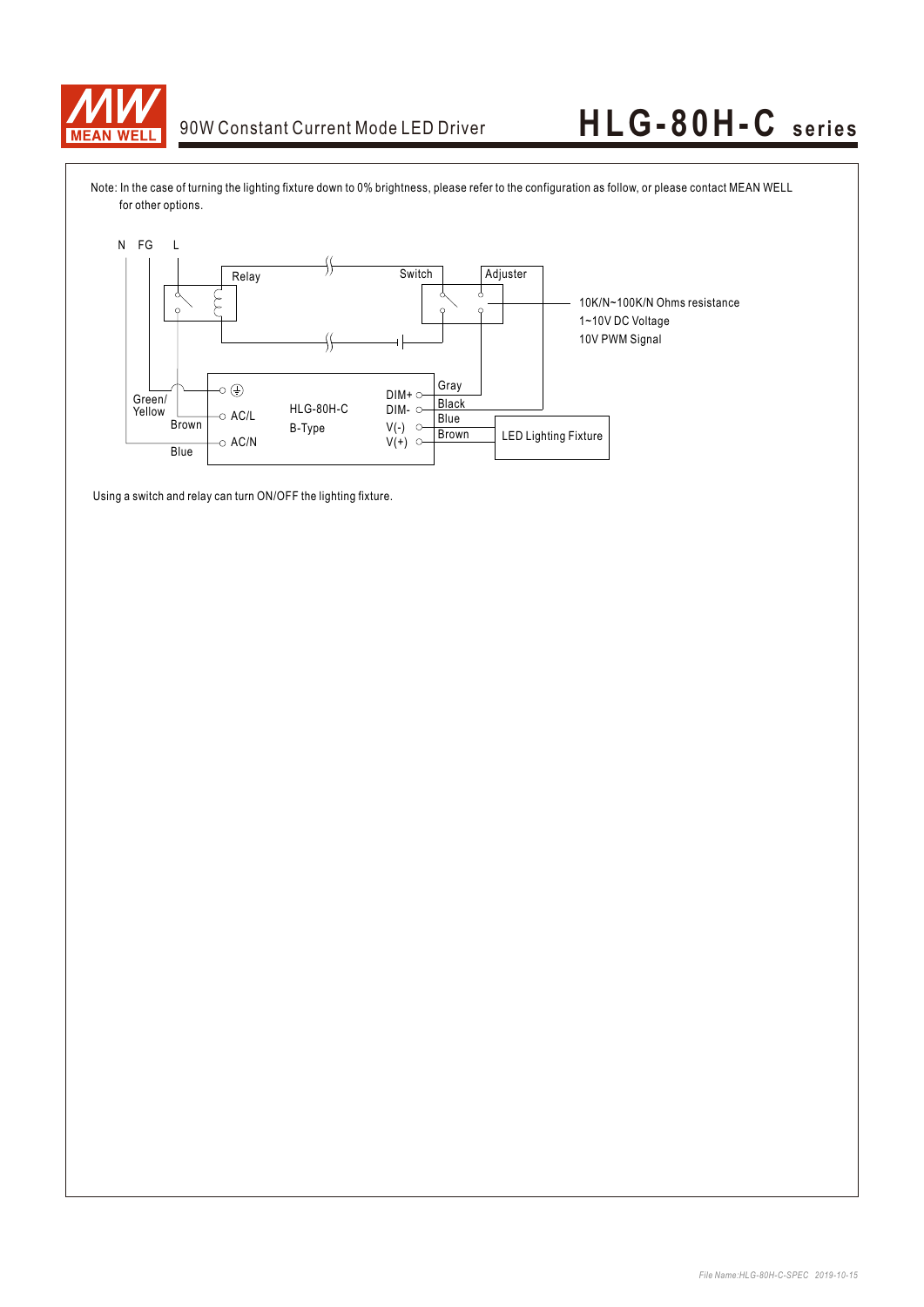

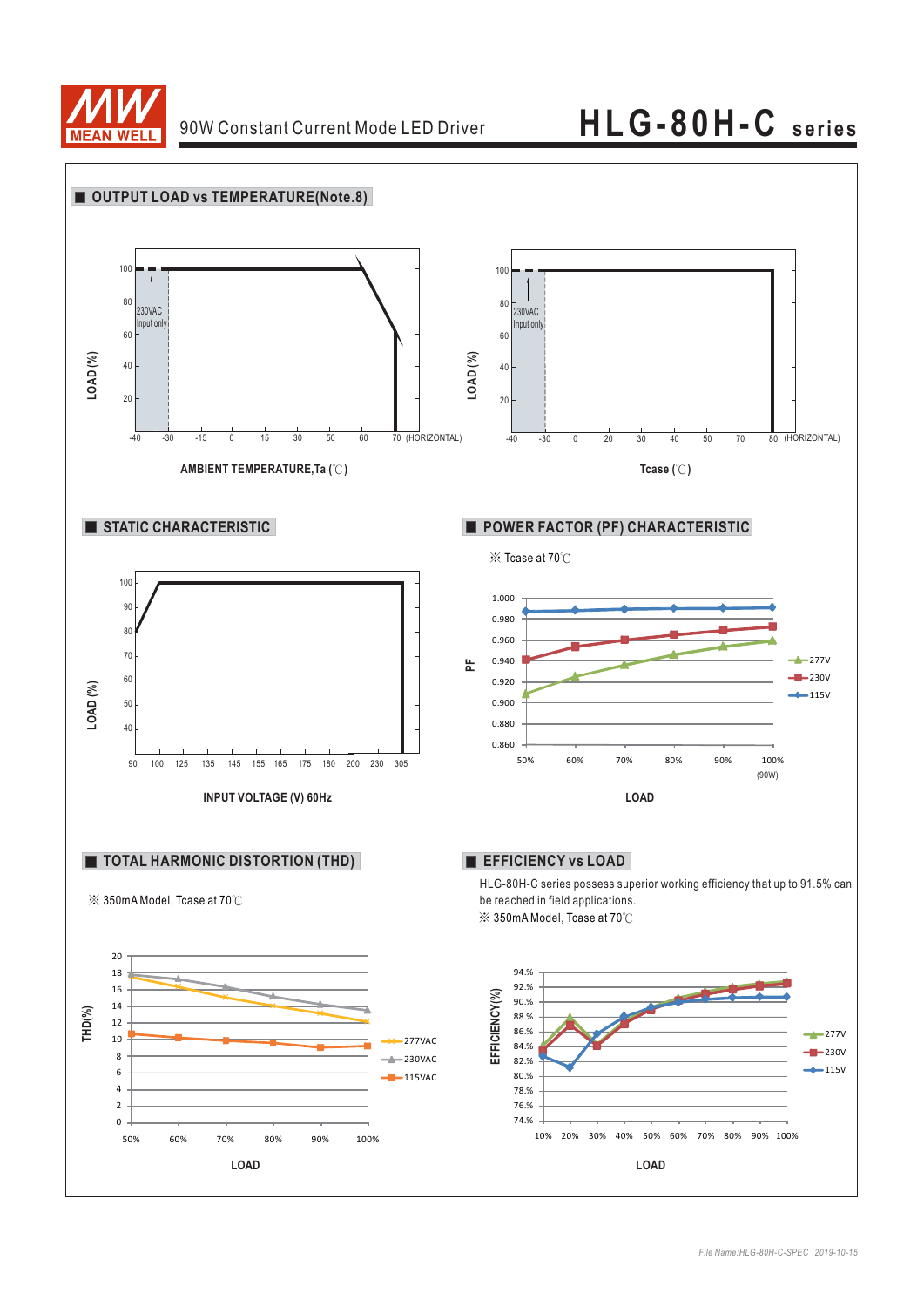

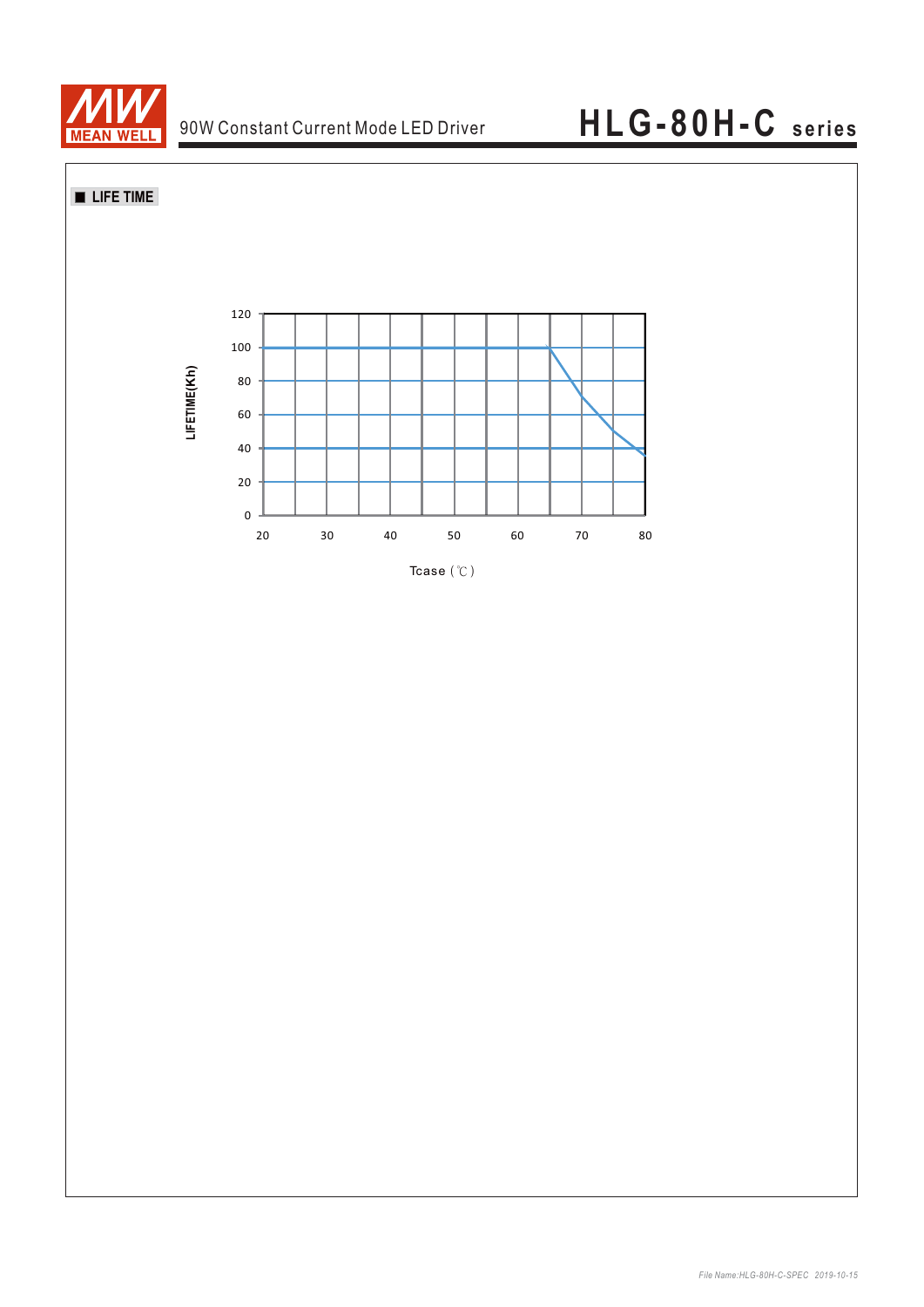

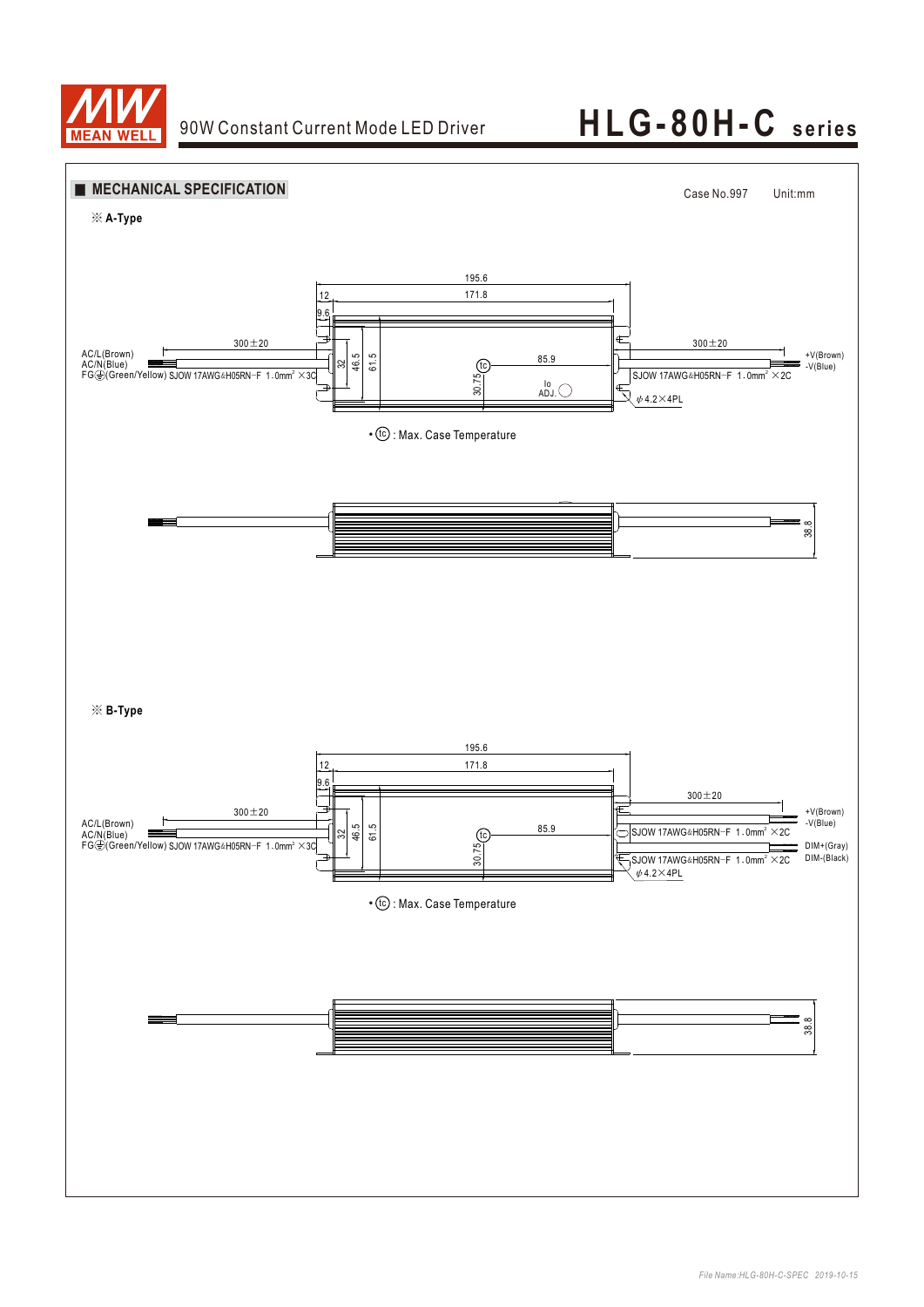